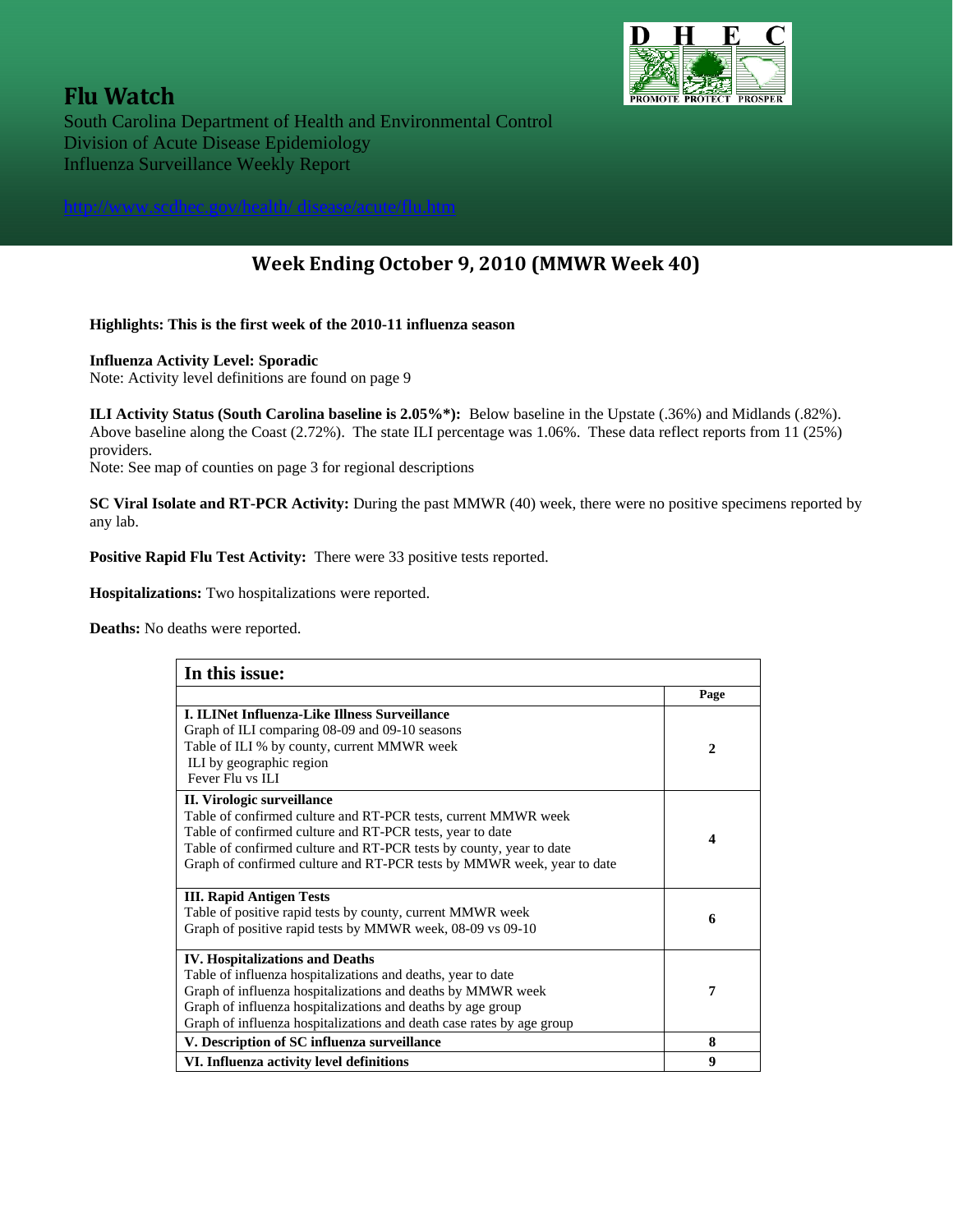### *I. ILINet InfluenzaLike Illness Surveillance*

During MMWR week 40 ending October 2, 2010, 1.06% of patient visits to SC ILINet providers were due to ILI. The state ILI is below the state baseline (2.05%). This ILI percentage compares to 5.02% this time last year. Reports were received from providers in 11 counties, representing 7 of the 8 regions.



\*The SC baseline is the mean percentage of patient visits for ILI during non-influenza weeks (weeks when percent of positive lab tests was below 20%) for the previous three seasons plus two standard deviations.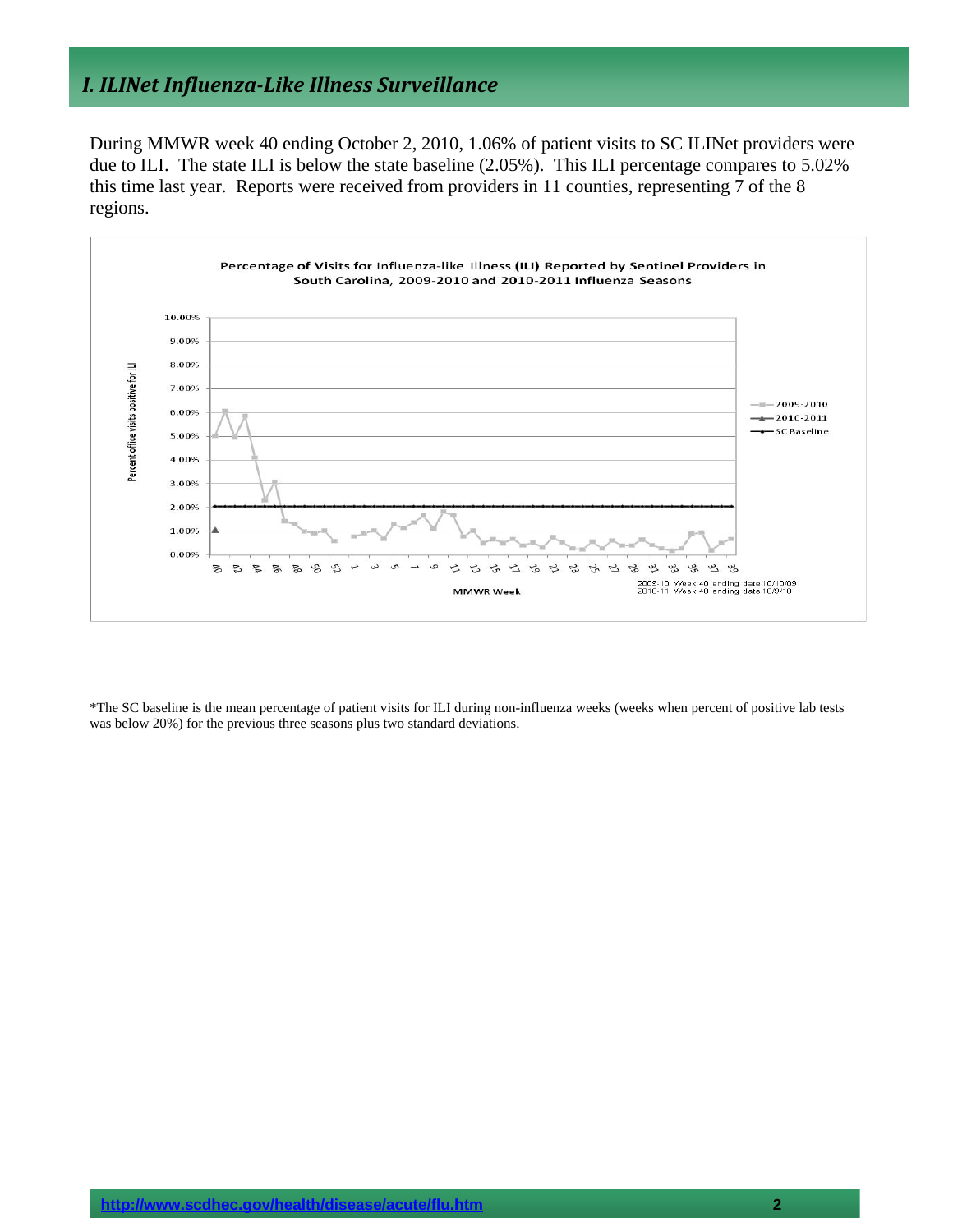#### Reported Influenza-Like Illness by Sentinel Providers\* October 2, 2010-October 9, 2010

| County          | ILI $%$   | County       | ILI %     |
|-----------------|-----------|--------------|-----------|
| Abbeville       | $- - -$   | Greenwood    | NR        |
| Aiken           | 0%        | Hampton      | <b>NR</b> |
| Allendale       | $- - -$   | Horry        | <b>NR</b> |
| Anderson        | 0%        | Jasper       | NR        |
| Bamberg         | ---       | Kershaw      | <b>NR</b> |
| <b>Barnwell</b> | ---       | Lancaster    | ---       |
| <b>Beaufort</b> | <b>NR</b> | Laurens      | <b>NR</b> |
| Berkeley        | NR        | Lee          | $---$     |
| Calhoun         | aaa       | Lexington    | 0%        |
| Charleston      | 6.08%     | Marion       |           |
| Cherokee        | $- - -$   | Marlboro     | ---       |
| Chester         | ---       | McCormick    | <b>NR</b> |
| Chesterfield    | ---       | Newberry     |           |
| Clarendon       | ---       | Oconee       |           |
| Colleton        | ---       | Orangeburg   | ---       |
| Darlington      | ---       | Pickens      | 0%        |
| Dillon          | <b>NR</b> | Richland     | <b>NR</b> |
| Dorchester      | $\rm NR$  | Saluda       | NR        |
| Edgefield       | ---       | Spartanburg  | 1.36%     |
| Fairfield       | 0%        | Sumter       | <b>NR</b> |
| Florence        | .22%      | Union        |           |
| Georgetown      | 1.67%     | Williamsburg | ---       |
| Greenville      | $0\%$     | York         | 1.02%     |

NR: No reports received

---: No enrolled providers



| <b>Geographic Region</b> | ILI % | # of<br><b>Reporters</b> |
|--------------------------|-------|--------------------------|
| Upstate-Regions 1 -2     | .36   |                          |
| Midlands-Regions 3-5     | .82   |                          |
| Coastal-Regions 6-8      | 2.72  |                          |

\*County ILI percentages may be affected by the number of reporting providers within that county.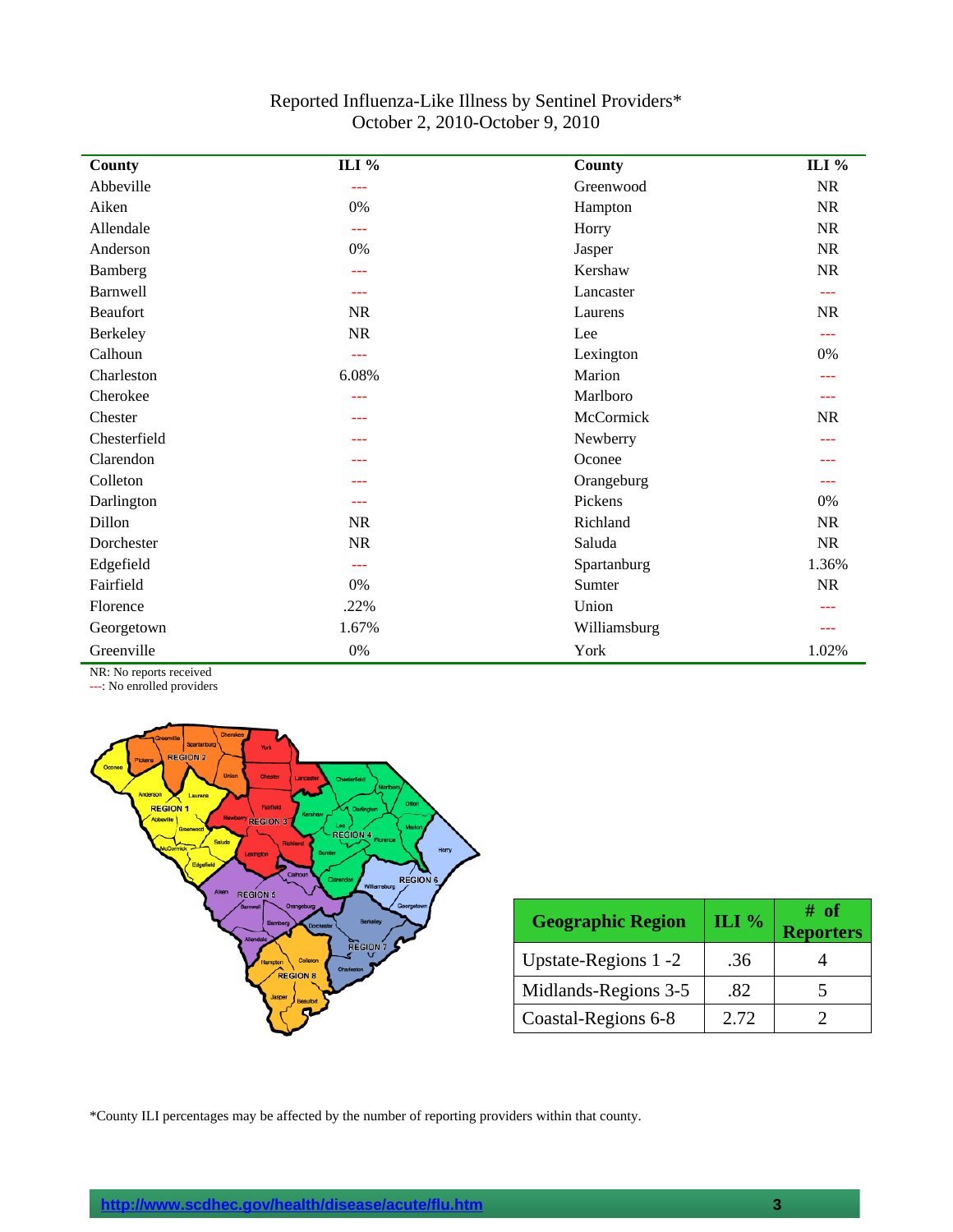## *II. Virologic Surveillance*

During the past MMWR week (10/2-10/9), None of the 3 specimens tested by the Bureau of Labs (BOL) were positive. There were no positive specimens reported by other clinical labs.

| <b>Positive confirmatory influenza test results</b><br><b>Current MMWR Week (10/2/10-10/9/10)</b> |        |                               |  |  |  |
|---------------------------------------------------------------------------------------------------|--------|-------------------------------|--|--|--|
|                                                                                                   | $BOL*$ | <b>Other clinical</b><br>labs |  |  |  |
| Number of specimens tested                                                                        | 3      |                               |  |  |  |
| ∩<br>Number of positive specimens                                                                 |        |                               |  |  |  |
| Positive specimens by type/subtype                                                                |        |                               |  |  |  |
| A(H1)                                                                                             |        |                               |  |  |  |
| A(H3)                                                                                             |        |                               |  |  |  |
| A (unsubtyped)                                                                                    |        |                               |  |  |  |
| A (2009 H1N1)                                                                                     |        |                               |  |  |  |
| <b>Influenza B</b>                                                                                |        |                               |  |  |  |
| *Culture and/or RT-PCR                                                                            |        |                               |  |  |  |

| <b>Positive confirmatory influenza test results</b><br><b>Cumulative (10/2/10-10/9/10)</b> |                   |                               |  |  |
|--------------------------------------------------------------------------------------------|-------------------|-------------------------------|--|--|
|                                                                                            | $BOL*$            | <b>Other</b><br>clinical labs |  |  |
| Number of specimens tested                                                                 | 3                 |                               |  |  |
| Number of positive specimens                                                               | $\mathbf{\Omega}$ |                               |  |  |
| Positive specimens by type/subtype                                                         |                   |                               |  |  |
| <b>Influenza A</b>                                                                         |                   |                               |  |  |
| A(H3)                                                                                      |                   |                               |  |  |
| A (unsubtyped)                                                                             |                   |                               |  |  |
| A (2009 H1N1)                                                                              |                   |                               |  |  |
| <b>Influenza B</b>                                                                         |                   |                               |  |  |
| <b>Unk</b>                                                                                 |                   |                               |  |  |
| <b>Other</b>                                                                               |                   |                               |  |  |
| <i>*</i> Culture and/or RT-PCR                                                             |                   |                               |  |  |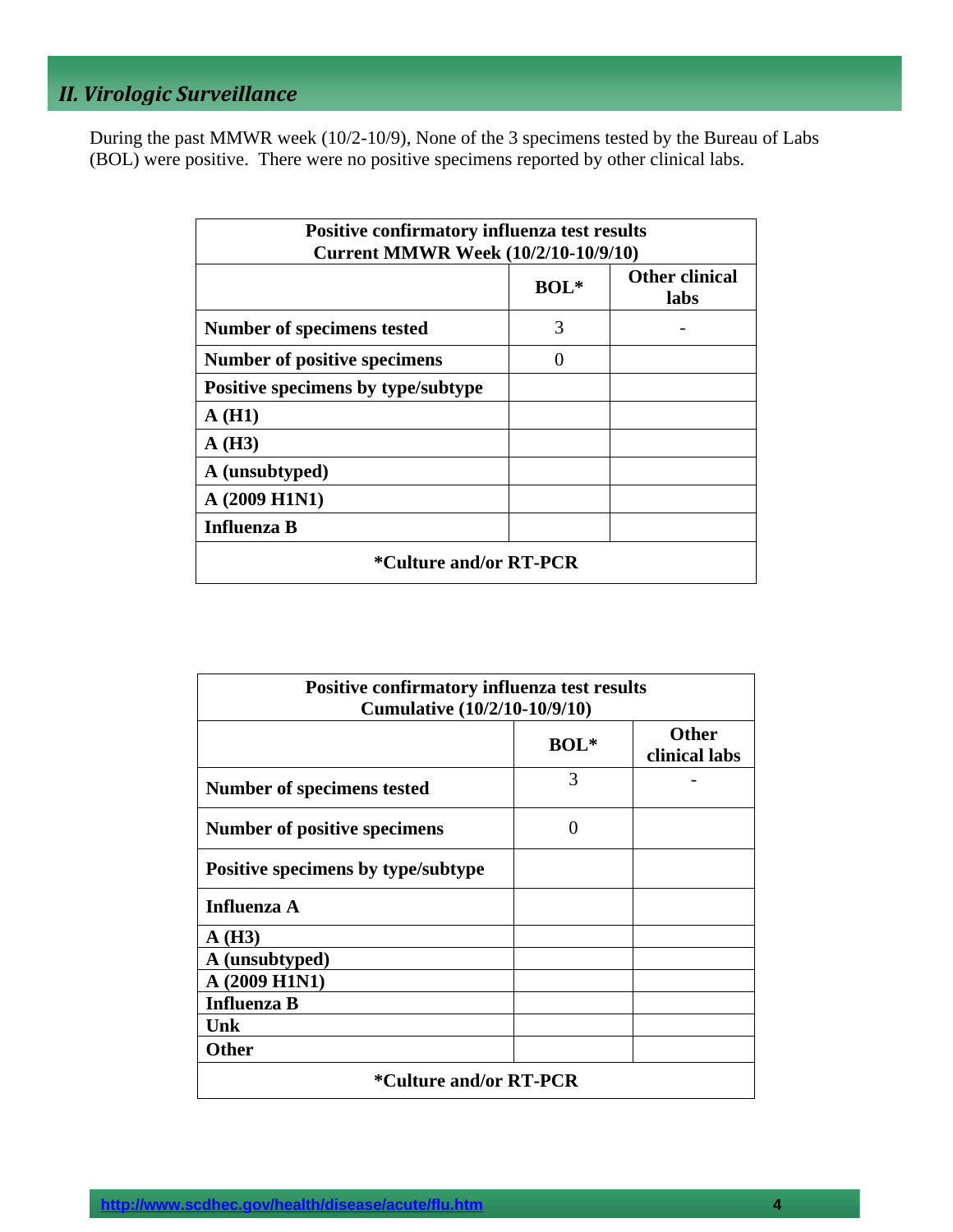| Positive Confirmatory tests by County* |
|----------------------------------------|
| October 2, 2010-October 9, 2010        |

| County          | <b>Total</b> | County       | <b>Total</b> |
|-----------------|--------------|--------------|--------------|
| Abbeville       |              | Hampton      |              |
| Aiken           |              | Horry        |              |
| Allendale       |              | Jasper       |              |
| Anderson        |              | Kershaw      |              |
| Bamberg         |              | Lancaster    |              |
| Barnwell        |              | Laurens      |              |
| <b>Beaufort</b> |              | Lee          |              |
| Berkeley        |              | Lexington    |              |
| Calhoun         |              | Marion       |              |
| Charleston      |              | Marlboro     |              |
| Cherokee        |              | McCormick    |              |
| Chester         |              | Newberry     |              |
| Chesterfield    |              | Oconee       |              |
| Clarendon       |              | Orangeburg   |              |
| Colleton        |              | Pickens      |              |
| Darlington      |              | Richland     |              |
| Dillon          |              | Saluda       |              |
| Dorchester      |              | Spartanburg  |              |
| Edgefield       |              | Sumter       |              |
| Fairfield       |              | Union        |              |
| Florence        |              | Williamsburg |              |
| Georgetown      |              | York         |              |
| Greenville      |              | Unknown      |              |
| Greenwood       |              | Other        |              |

\*These data include cultures and RT-PCRs and are provisional.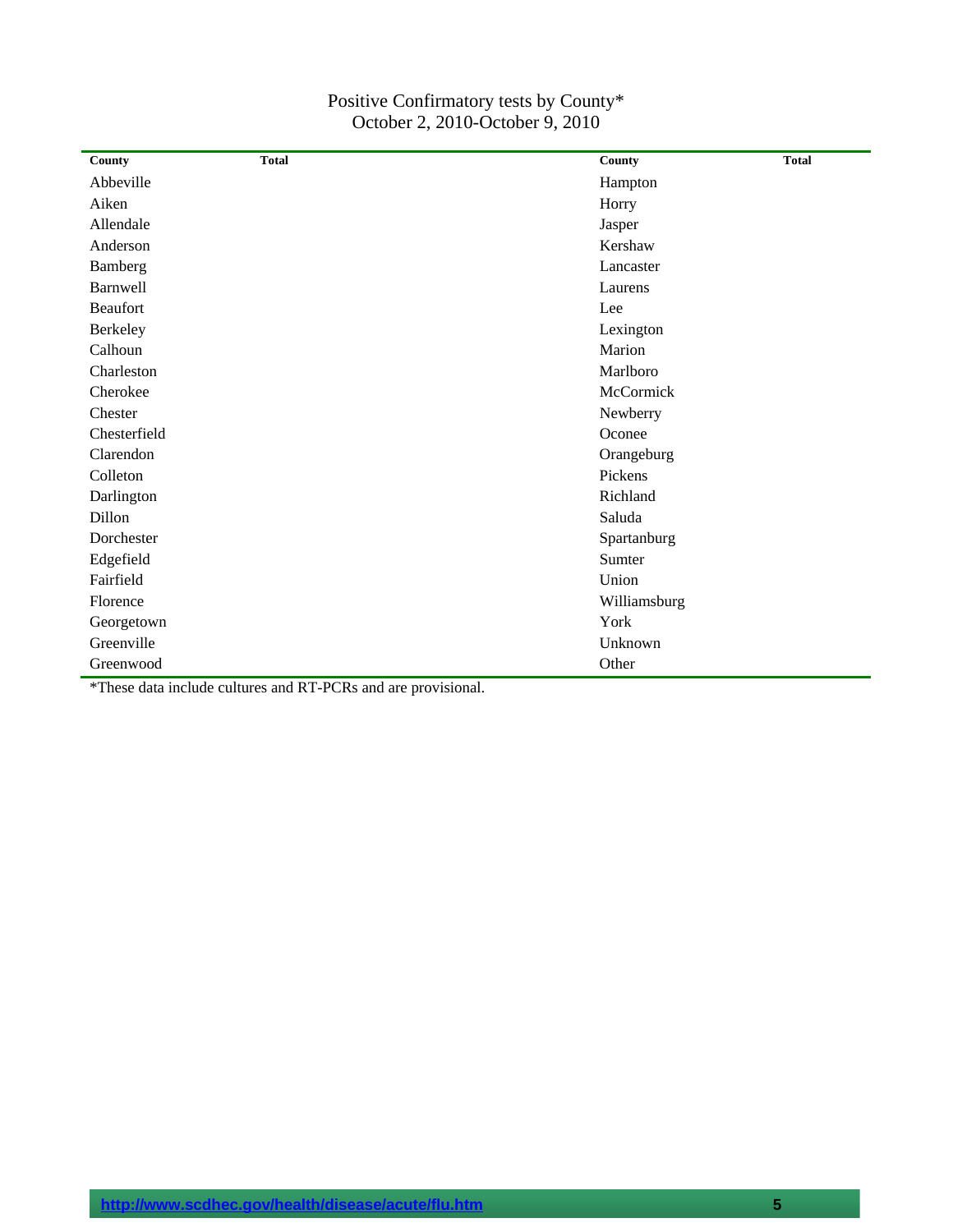## *III. Positive Rapid Antigen Tests*

There were 33 positive rapid antigen tests reported for the week ending October 9, 2010. Of these, 23 were influenza A, 3 influenza A/B, and 7 influenza B.

| <b>County</b>   | <b>Positive Tests</b> | County       | <b>Positive Tests</b> |
|-----------------|-----------------------|--------------|-----------------------|
| Abbeville       |                       | Greenwood    | 3                     |
| Aiken           |                       | Hampton      |                       |
| Allendale       |                       | Horry        | 10                    |
| Anderson        | $\overline{4}$        | Jasper       |                       |
| Bamberg         |                       | Kershaw      |                       |
| <b>Barnwell</b> |                       | Lancaster    |                       |
| <b>Beaufort</b> | $\overline{2}$        | Laurens      | $\overline{2}$        |
| <b>Berkeley</b> |                       | Lee          |                       |
| Calhoun         |                       | Lexington    | $\overline{2}$        |
| Charleston      | $\mathbf{1}$          | Marion       |                       |
| Cherokee        |                       | Marlboro     |                       |
| Chester         |                       | McCormick    |                       |
| Chesterfield    |                       | Newberry     |                       |
| Clarendon       |                       | Oconee       |                       |
| Colleton        |                       | Orangeburg   | 3                     |
| Darlington      | $\mathbf{1}$          | Pickens      |                       |
| Dillon          |                       | Richland     | 1                     |
| Dorchester      |                       | Saluda       |                       |
| Edgefield       |                       | Spartanburg  |                       |
| Fairfield       |                       | Sumter       |                       |
| Florence        | 3                     | Union        |                       |
| Georgetown      |                       | Williamsburg | $\mathbf{1}$          |
| Greenville      |                       | York         |                       |
|                 |                       | Unknown      |                       |

Positive Rapid Flu Tests by County October 2, 2010 – October 9, 2010

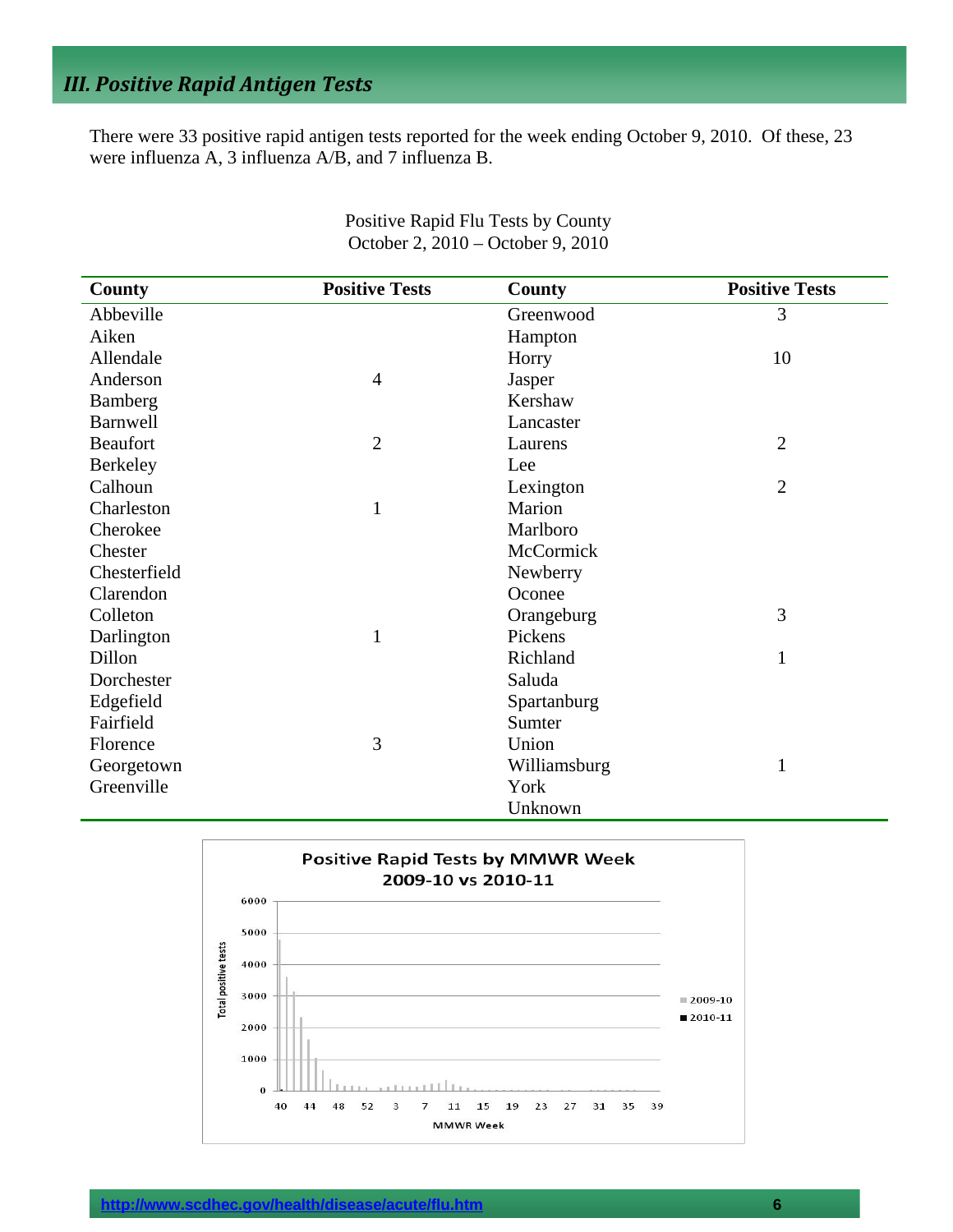## *IV. Influenza hospitalizations and deaths*

There were two lab confirmed influenza hospitalizations reported by during the past week. No lab confirmed influenza deaths were reported.

|                                      | <b>Total number</b>         |                               |  |
|--------------------------------------|-----------------------------|-------------------------------|--|
| <b>Number of Hospitals Reporting</b> | 12                          |                               |  |
| (current week)                       |                             |                               |  |
|                                      | Previous MMWR $(10/2-10/9)$ | Cumulative (since $10/2/10$ ) |  |
| <b>Hospitalizations</b>              |                             |                               |  |
| <b>Deaths</b>                        |                             |                               |  |

**\*These data are provisional** 

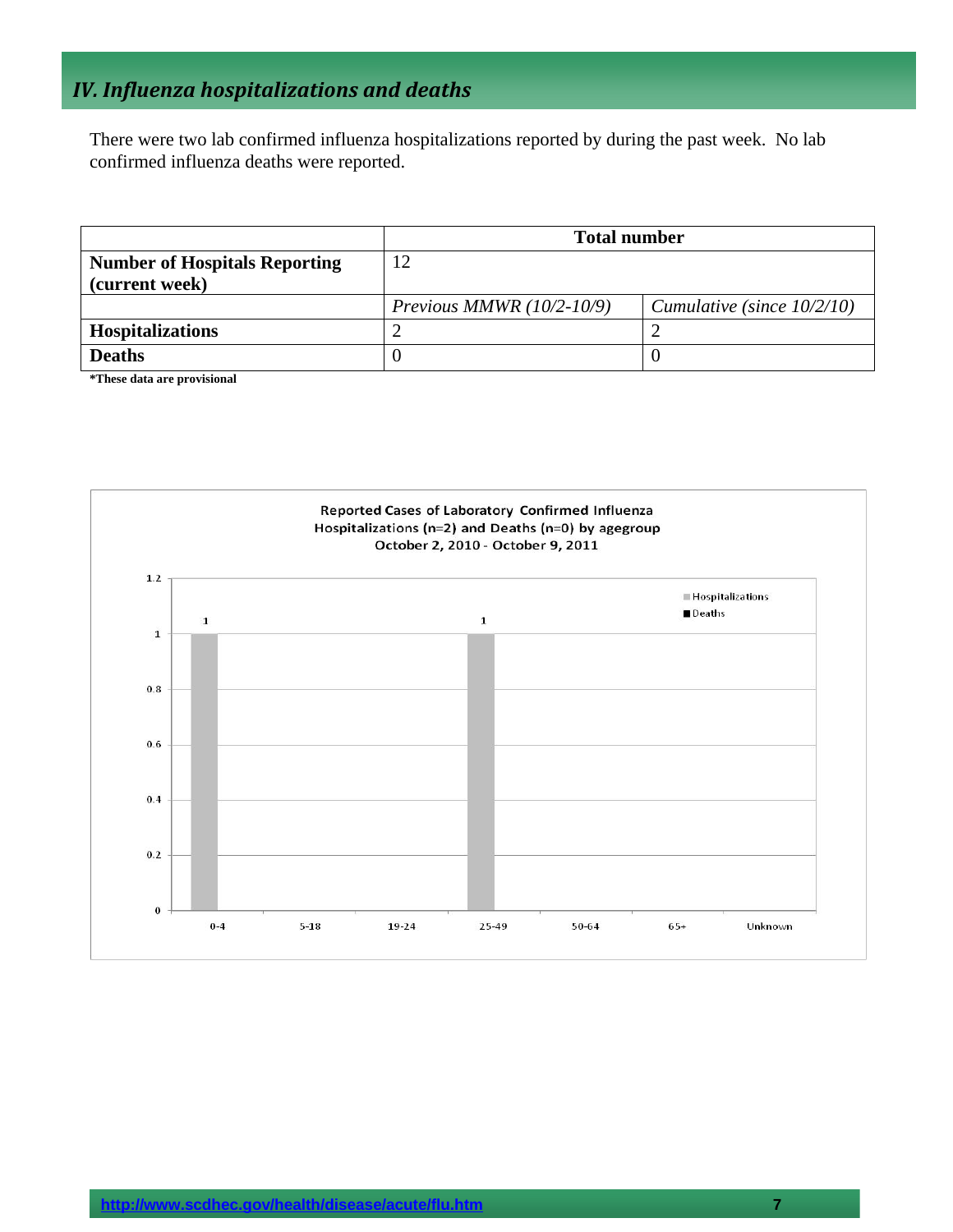

### *V. South Carolina Influenza Surveillance Components*

#### **What does influenza surveillance in South Carolina consist of?**

South Carolina influenza surveillance consists of mandatory and voluntary reporting systems for yearround influenza surveillance. These networks provide information on influenza virus strain and subtype and influenza disease burden.

#### **South Carolina Influenza Surveillance Systems:**

*Mandatory reporting:* 

#### Positive Influenza Culture Reporting

Positive influenza culture results from commercial laboratories should be reported to DHEC within 7 days electronically via CHESS or using a DHEC 1129 card.

#### Positive Rapid Antigen Test Reporting

DHEC requires weekly submission to the local health department of summary numbers of positive rapid influenza tests and influenza type identified. This should be reported by fax or email by noon on Monday for the preceding week.

#### Influenza death reporting

Lab confirmed influenza deaths, pediatric and adult, should be reported to DHEC within 7 days. These include results from viral culture, PCR, rapid flu tests, DFA, IFA or autopsy results consistent with influenza. Hospitals should report deaths to their regional health department by noon on Monday for the preceding week.

#### Influenza hospitalizations

DHEC now requires weekly submission of laboratory confirmed influenza hospitalizations. Hospitals should report these to their regional health department by noon on Monday for the preceding week.